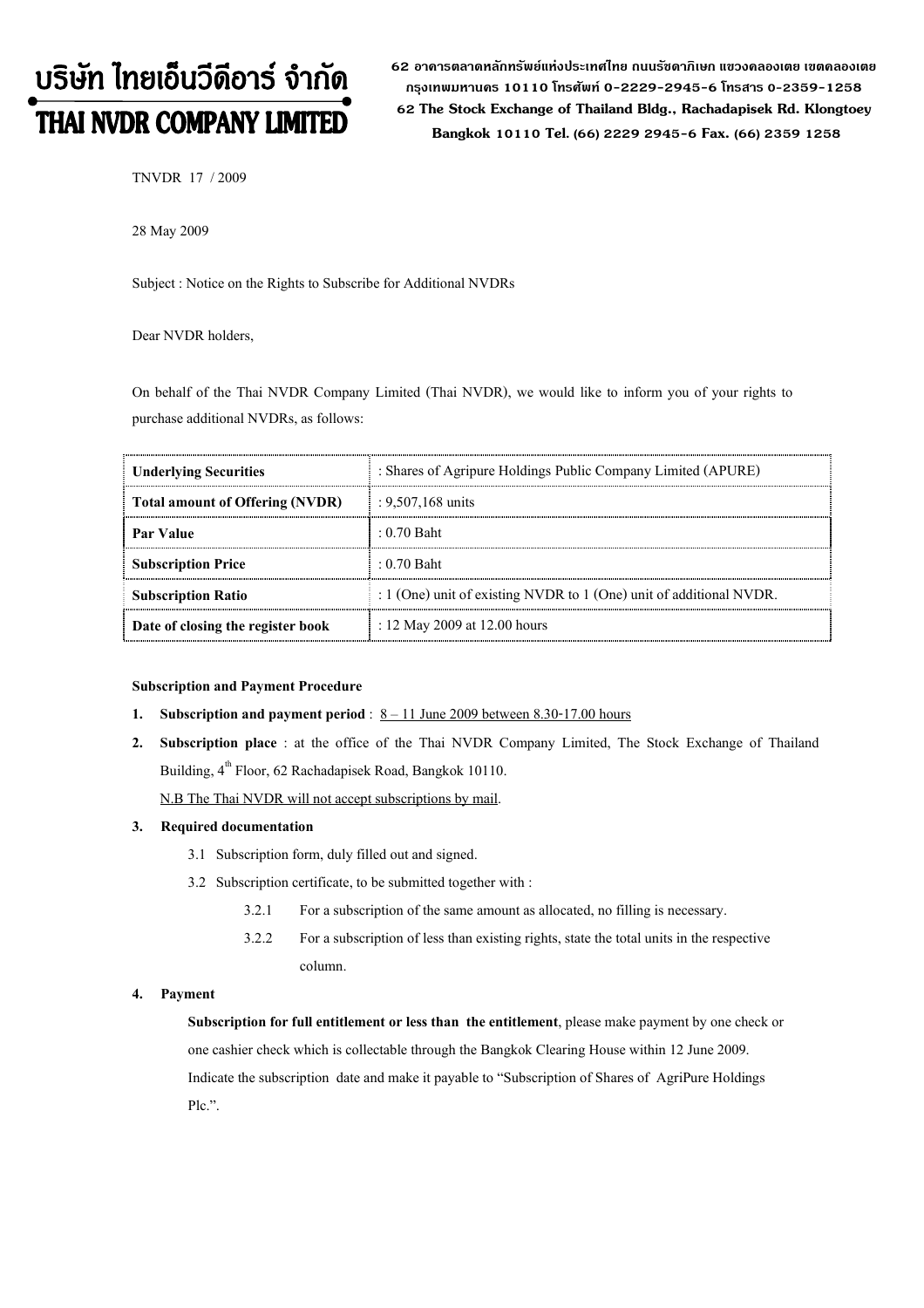5. If NVDR holders fail to exercise their rights or make a payment within the allotted time schedule, or the check or cashier check is not honored, it shall be deemed that such NVDR holders do not wish to exercise their subscription rights. Thai NVDR shall thus regard the subscription as being void.

Should you need any further information, please do not hesitate to contact Thai NVDR Company Limited at 02-229-2800 Ext. 2945-6.

Sincerely yours,

Thai NVDR Company Limited

facti

(Somchai Oksue) Head Depository Dept. SET Group

Enclosure : 1. Subscription Form for NVDR Right Issues

2. Subscription Certificate